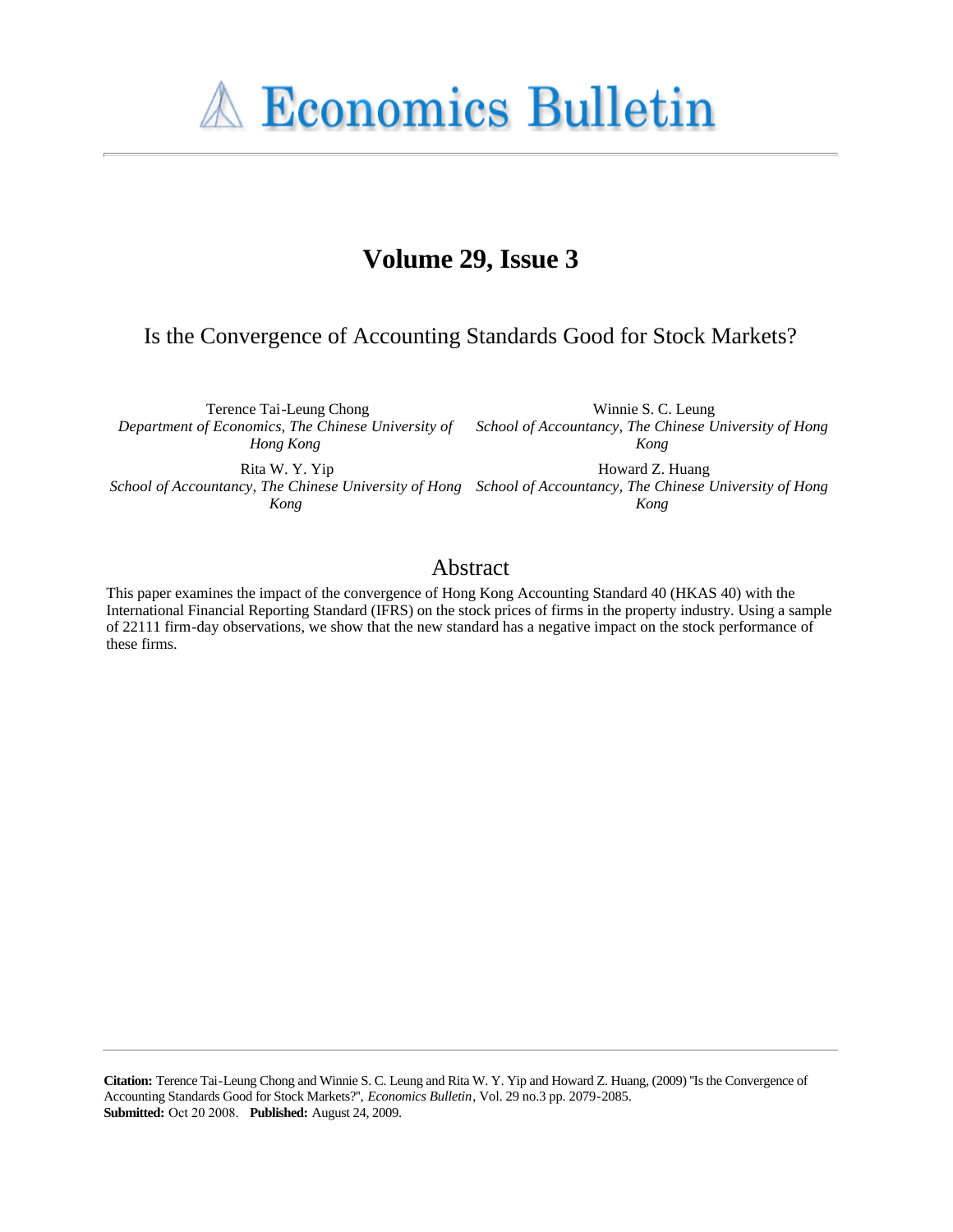#### **1. Introduction**

The Hong Kong Institute of Certified Public Accountants has issued the Hong Kong Accounting Standard 40 *Investment Property* (HKAS 40) in 2004 to replace the Statements of Standard Accounting Practice 13 *Accounting for Investment Property* (SSAP 13). The new standard is effective from 2005, applying to all firms engaging in the business of property investment. Such a change has a significant impact on firms' financial statements. Under the new requirements of HKAS 40, a firm adopting the fair value model should measure all of its investment property at fair value. Any gain or loss arising from a change in the fair value of investment property should be reported in the income statement. In the past, such fair value adjustments were normally recognized in equity. The key changes from SSAP13 to HKAS 40 are listed in the Appendix. The convergence with international accounting standards parallelizes Hong Kong with the other 94 jurisdictions in the world that have harmonized with the IFRS. Such convergence promotes consistent accounting treatments and cross-border listings. Recent studies on accounting harmonization include Francis *et al*. (2003), Burgstahler *et al*. (2006) and Hung and Subramanyam (2007). Francis *et al*. (2003) argue that harmonization of accounting standards improves corporate governance in common-law countries. Burgstahler *et al*. (2006) examine the impact of accounting harmonization on public and private firms in Europe. Hung and Subramanyam (2007) argue that the total assets and the book value of equity, as well as the variability and the net income, are significantly higher under International Accounting Standards than under the German accounting rules (HGB). In this paper, we examine the market reaction to the convergence of HKAS 40 with the IFRS, focusing on firms engaging in property investment and development in Hong Kong. The new requirement is expected to aggravate the volatility in the income statement. As one-third of the constituent stocks of Hang Seng Index are engaged in property-related businesses, any substantial changes to the earnings of these firms will have a huge impact on the performance of the Hong Kong stock market.

#### **2. Data and the Model**

Our sample includes 91 listed firms which are classified under the category of "Property Industry". The information of the stock prices, the market-to-book ratio and the total assets data for the period from 1 April 2004 to 31 March 2005 are extracted from DataStream. In order to avoid any undue influence of extreme observations, we exclude the top and bottom 1% of each variable from the sample. The final sample consists of 22111 firm-day observations. We let  $R_{it}$  be the daily return of stock i at time t, and use the market-to-book ratio and the log of total assets of the individual sample firms at the end of fiscal year 2003-2004 to proxy for growth and firm size. The summary statistics of our sample are presented in Table 1.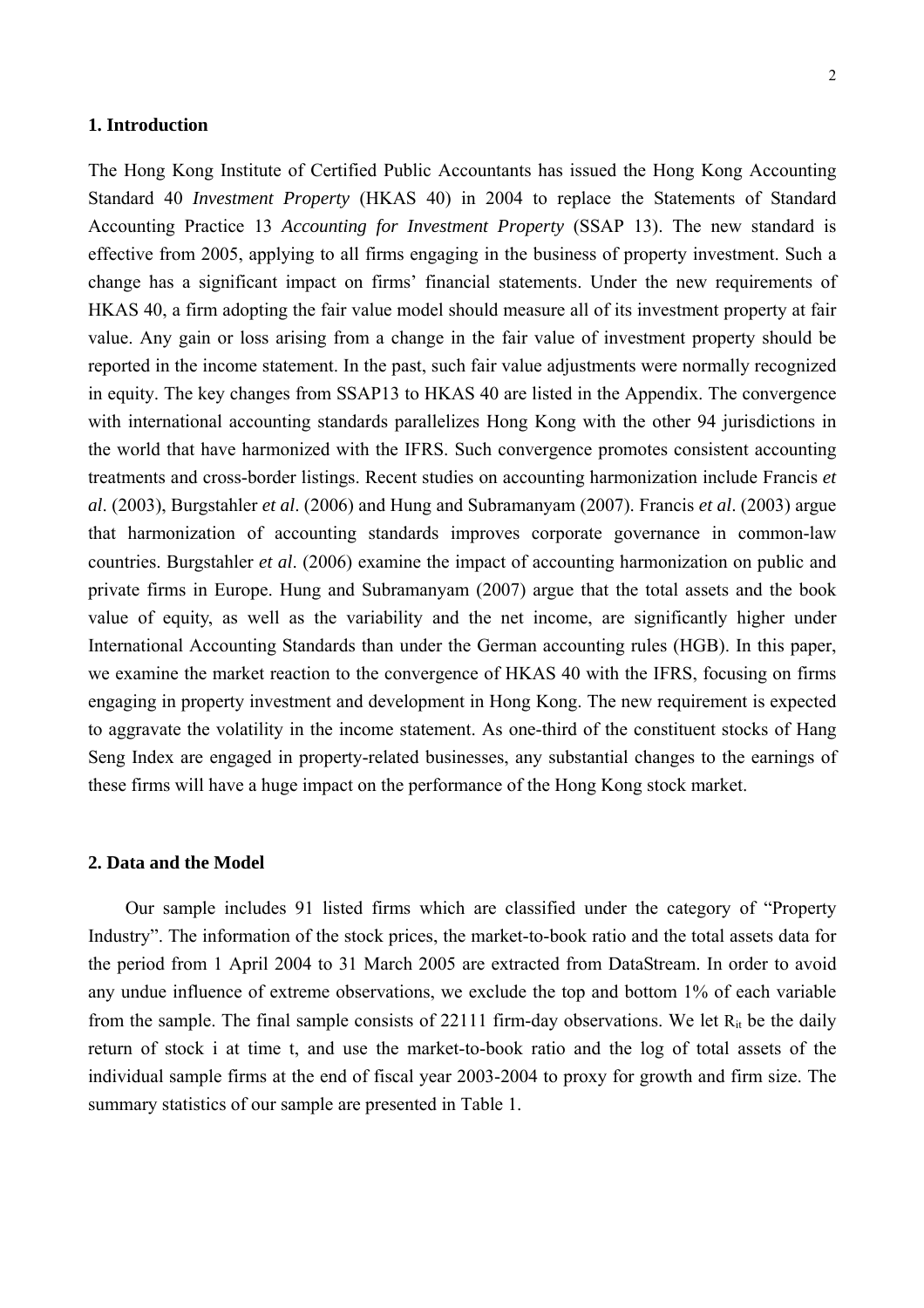| Table 1: Descriptive Statistics |         |           |                |                  |               |        |                |  |  |  |
|---------------------------------|---------|-----------|----------------|------------------|---------------|--------|----------------|--|--|--|
| <b>Variable</b>                 | Mean    | Std. Dev. | <b>Minimum</b> | 25 <sub>th</sub> | <b>Median</b> | 75th   | <b>Maximum</b> |  |  |  |
| $R_{it}$                        | 0.00052 | 0.02726   | $-0.0977$      | $-0.0104$        | 0.0000        | 0.0096 | 0.1240         |  |  |  |
| Firm Size                       | 6.4352  | 0.7669    | 4.7226         | 5.9042           | 64378         | 69436  | 8.2351         |  |  |  |
| Growth                          | 0.7568  | 0.8838    | $-0.1400$      | 0.3150           | 0.5200        | 0.8850 | 5.6800         |  |  |  |

**Table 1: Descriptive Statistics** 

In this paper, we conduct a simple event study to infer the capital market assessment of the new accounting standard. The event study methodology has long been used in the literature to examine the impact of major events on the market.<sup>1</sup> Ball and Brown (1968) and Fama *et al.* (1969) introduce the methodology that is still in use today. Several authors have employed the event study methodology to examine the impact of regulatory changes in legislation, disclosure rules and accounting standards. Schipper and Thompson (1983) find negative share price reactions during the Williams Amendments and the 1969 Tax Reform Act announcements. Li *et al*. (2008) conduct an event study to estimate the shareholder wealth effects associated with the Sarbanes Oxley Act of 2002. Events surrounding the Sarbanes-Oxley Act of 2002 are identified and portfolio average daily stock returns over each of the event periods are estimated.<sup>2</sup> Following the method of Li *et al.* (2008), we estimate the impact of accounting harmonization between HKAS40 and IFRS. Table 2 identifies the major events surrounding the enactment of the HKAS 40.

| Events                     | Event Windows          | Dummy Variables |  |
|----------------------------|------------------------|-----------------|--|
|                            | (exclude non-trading)  |                 |  |
|                            | days)                  |                 |  |
| 21 June 2004 - Issuance of | 18, 21, 23 June 2004   | $D_{1t}$        |  |
| Exposure Draft on HKAS     |                        |                 |  |
| 40 Investment Property     |                        |                 |  |
| 9 December 2004 - Formal   | 8, 9, 10 December 2004 | $D_{2t}$        |  |
| Announcement date of the   |                        |                 |  |
| enforcement of HKAS 40     |                        |                 |  |
| 1 January 2005 - Effective | 31 December 2004,      | $D_{3t}$        |  |
| date of HKAS 40            | 3, 4 January 2005      |                 |  |

**Table 2: Major Events Surrounding HKAS 40** 

 $\overline{a}$ 

<sup>1</sup> For a review of the literature, one is referred to Armitage (1995) and MacKinlay (1997).<br>Hostak *et al.* (2006) argue that SOX eliminates firms with poor corporate governance.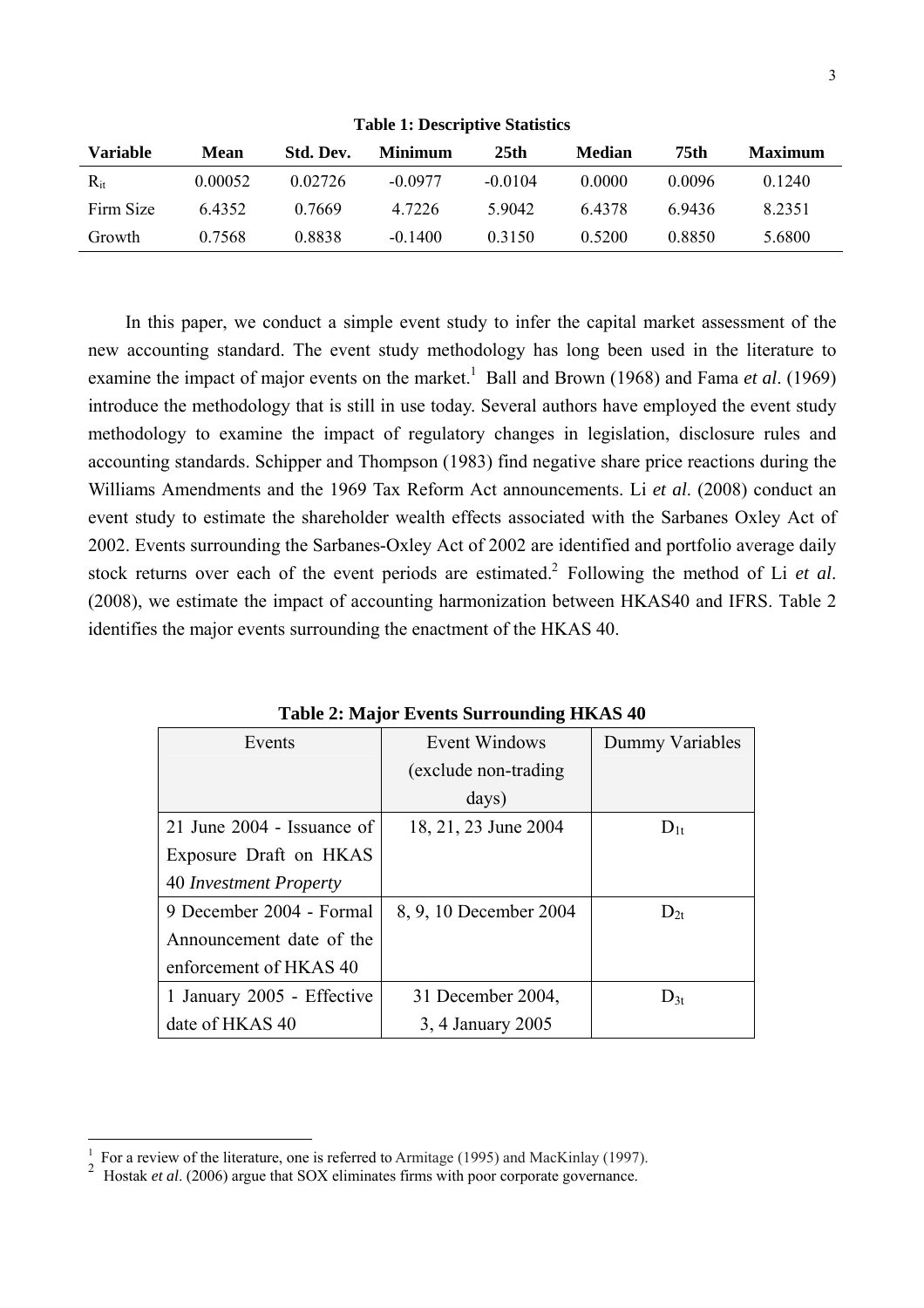The change of accounting practice affects both investors and firms. Investors have to analyze the realized and unrealized profit components instead of merely focusing on the accounting profit when assessing a firm's performance. Since there is a significant unrealized element included in the reported profit, firms also need to amend their dividend policy if previous dividends were paid as a percentage of earnings per share. In view of these, the convergence of HKAS 40 with IFRS will be a challenge to the industry and investors will consider the event bad news. The following model is estimated to examine the three events in Table 2:

$$
R_{it} = \alpha_0 + \beta_1 D_{it} + \beta_2 D_{2t} + \beta_3 D_{3t} + \varepsilon_{it}
$$
 (1)

where

 $R_{it}$  = Daily return of stock i at time t;

 $D_{nt}$  = Dummy variable for the n<sup>th</sup> event (n=1,2,3), which takes a value of 1 for observations within the event window (3 days surrounding event n), and 0 otherwise.

We estimate Model (1) with the 248 daily observations of stock returns from 1 April 2004 to 31 March 2005. The intercept,  $\alpha_0$ , in Model (1) represents the average daily return for the non-event trading days. The estimated coefficient of  $\beta$  is the difference in daily return between the event days and the non-event days. We expect that there is a drop in stock returns at the issuance of the exposure draft and the formal announcement. Thus, the estimated coefficients of  $D_1$  and  $D_2$  should be negative. Moreover, we anticipate that the estimated coefficient of  $D_3$  will be insignificant because the formal announcement date (9 Dec 2004) and the effective date (1 Jan 2005) are so close to each other that the information is fully digested by Event 2. Table 3 presents the results of our analysis for the three HKAS 40 events.

| <b>Table 3: Estimation Results</b> |          |                       |                                       |                                                         |                |           |                         |  |  |
|------------------------------------|----------|-----------------------|---------------------------------------|---------------------------------------------------------|----------------|-----------|-------------------------|--|--|
|                                    | Variable | Intercept             | DI                                    | D <sub>2</sub>                                          | D <sub>3</sub> | Growth    | Firm Size               |  |  |
| <b>Model 1</b>                     | Coeff.   | $0.000635^{\text{a}}$ | $-0.00405^{\rm b}$ $-0.00807^{\rm a}$ |                                                         | 0.00264        |           |                         |  |  |
|                                    | t-stat.  | (3.40)                | $(-2.43)$                             | $(-4.84)$                                               | (1.56)         |           |                         |  |  |
| <b>Model 2</b>                     | Coeff.   | $-0.00263$            |                                       | $-0.00334^{b}$ $-0.00777^{a}$ $0.00365^{b}$ $-0.000327$ |                |           | $0.000546^{\mathrm{b}}$ |  |  |
|                                    | t-stat.  | $(-1.56)$             | $(-1.97)$                             | $(-4.58)$                                               | (2.12)         | $(-1.24)$ | (2.16)                  |  |  |

<sup>a</sup> Significant at the 1% level.

<sup>b</sup> Significant at the 5% level.

The estimation results of Model 1 show that the issuance of the exposure draft and the official announcement of the enforcement of HKAS 40 have significant negative effects. The daily return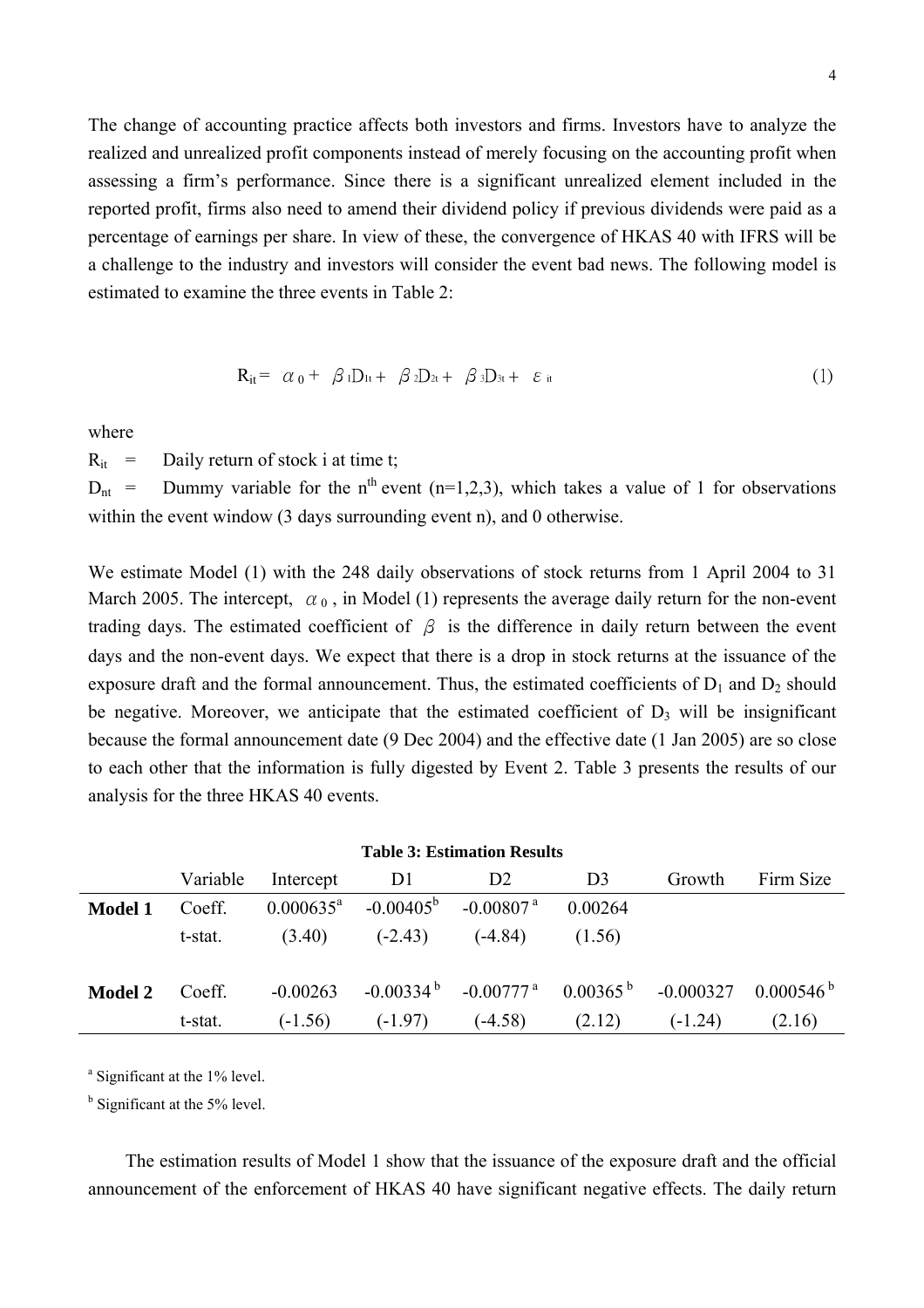during Event 1 and Event 2 are respectively, 0.405% and 0.807% lower than the non-event period, suggesting that investors anticipate the HKAS 40 to have a negative impact on the stock prices of firms in the property sector. The impact of the third event is insignificant. To examine the robustness of our results, we include two control variables, growth and firm size, into our model and estimate

$$
R_{it} = \alpha_0 + \beta_1 D_{it} + \beta_2 D_{2t} + \beta_3 D_{3t} + \beta_4 Growth_i + \beta_5 Firm\_Size_i + \epsilon_{it},
$$
\n(2)

where

Growth $i =$  the market-to-book ratio of firm i at the end of fiscal year 2003-2004; Firm  $Size_i$  = the log of total assets of firm i at the end of fiscal year 2003-2004.

The number of firm-day observations is reduced to 20678 due to the unavailability of data on the additional variables for some firms. The results of our robustness test using Model 2 are reported in Table 3. Our results are robust to the inclusion of these two control variables. Note that there is a negative daily return of -0.263% during non-event period after the size and growth factors are controlled for. However, returns within the windows of Event 1 and Event 2 are still lower than that of the non-event period by 0.334% and 0.777% respectively. Note also that the firm size variable has a significant positive coefficient (0.00055), which is consistent with the firm size effect of Fama and French (1995).

#### **3. Conclusion**

In this paper, we have identified critical events surrounding the enactment of the HKAS 40 and conducted a simple event study to infer the market reaction to the new accounting standard. We show that there is a fall in stock returns for firms in the property industry due to the launch of this important accounting change. Negative stock returns are observed during the issuance of the exposure draft and the formal announcement of the enforcement of the new standard. The results suggest that the provisions and enforcement of HKAS 40 have an adverse effect on the industry. Three possible explanations for this phenomenon are given. First, since the change in total assets will be considered as part of the profits and losses, the new accounting standard increases the volatility of firms' earnings. An increase in volatility makes these firms less attractive to investors. Second, existing shareholders may square their positions to avoid the risk and uncertainty induced by the new accounting practice, and the share prices of these firms will fall as a result. Finally, to comply with the new standard, firms may need to spend additional resources to reassess the fair value of their assets. These tangible costs will eventually be reflected in the stock prices.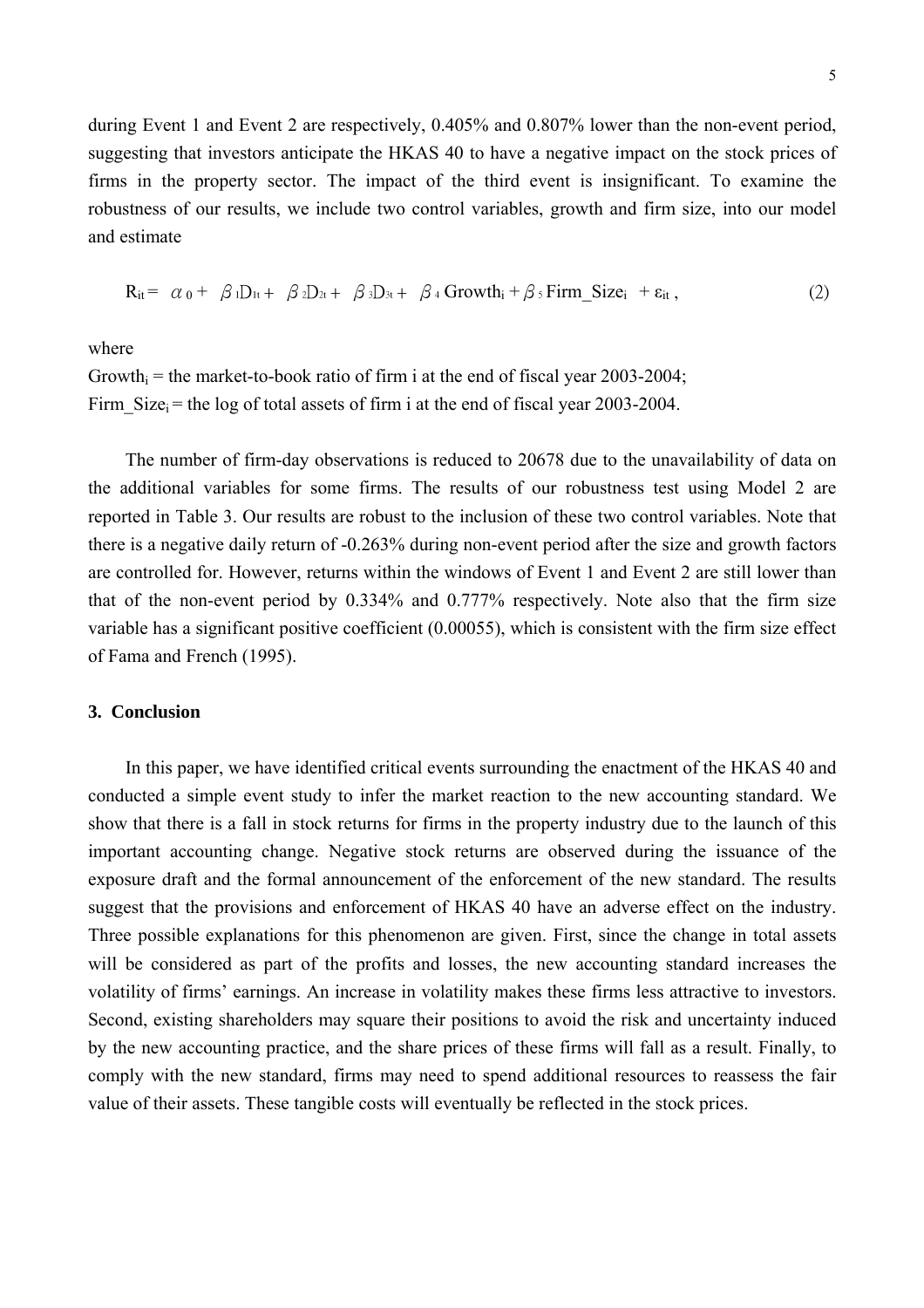#### **Appendix: SSAP 13 vs HKAS 40**

• Under SSAP 13, a gain or loss from a change in the fair value of investment property was taken directly to an investment property revaluation reserve account on a portfolio basis to the extent that the reserve remained in surplus. However, under HKAS 40, such changes will be recognized in profit or loss for the period in which it arises.

• Under HKAS 40, a lessee may classify an interest in land and buildings held under an operating lease as an investment property.

• HKAS 40 requires that if the cost model is chosen for accounting of investment property, it would be applied to all investment property and only on the first-time adoption of HKAS 40.

• Under HKAS 40, it is encouraged, *but not required* for a company to determine the fair value of investment property on the basis of a valuation by a valuer who holds a recognized and relevant professional qualification and has recent experience in the location and category of the investment property being valued.

• HKAS 40 removes the current requirement to depreciate property carried at fair value and held under leasehold interest with a remaining lease term of 20 years or less.

• HKAS 40 no longer sets a 15% limit on the portion of property held for own use or leased to group firms.

• HKAS 40 requires that investment property leased to other group firms is treated as investment property in an entity's separate financial statements since the Board could find no justification for treating property leased to another entity in the same group (or to another related party) differently from property leased to other parties.

#### **References**

Armitage, S. (1995) "Event Study Methods and Evidence on Their Performance" *Journal of Economic Surveys* **9**, 25-52.

Ball, R., and P. Brown (1968) "An Empirical Evaluation of Accounting Income Numbers" *Journal of Accounting Research* **6**, 159-178.

Burgstahler, D., L. Hail and C. Leuz (2006) "The Importance of Reporting Incentives: Earnings Management in European Private and Public Firms" *The Accounting Review* **81(50)**, 983-1016.

Fama, E., L. Fisher, M. Jensen and R. Roll (1969) "The Adjustment of Stock Prices to New Information" *International Economic Review* **10**, 1-21.

Fama, E. and K. French (1995) "Size and Book-to-Market Factors in Earnings and Returns"